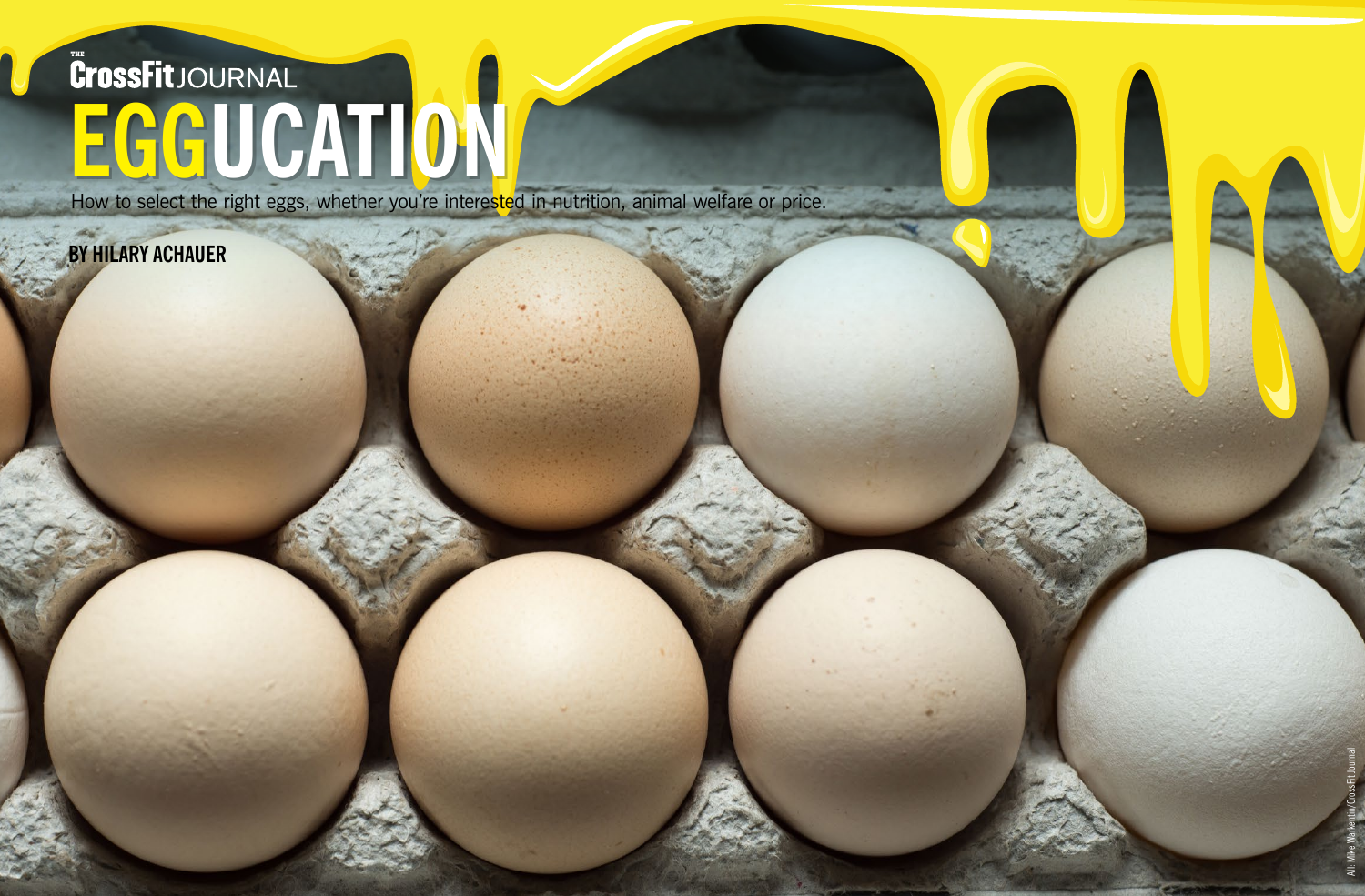This law does not mean California chickens are free to roam the farm at will. As with many egg designations, the term "cage-free" is somewhat misleading.

Here are the actual meanings of common terms on packages of eggs sold in the United States:

• Cage-free—Although these hens are not confined to battery cages, they are still kept inside. Cage-free chickens can walk, spread their wings and lay eggs in nests. No law governs how much space each chicken gets, but industry groups have voluntary certifications requiring each hen to have least 1 square foot of space—about twice as much space as battery-cage hens are allowed.

• Free range—This designation means the birds have access to the outside, but there is no stipulation on how much time the chickens get outside or what the conditions are like outside. Some free-range chickens only have access to a cement porch with a small amount of grass, but in some cases industrial fans for ammonia removal can create winds that [discour](http://www.npr.org/sections/thesalt/2014/12/23/370377902/farm-fresh-natural-eggs-not-always-what-they-re-cracked-up-to-be)[age them from going outside](http://www.npr.org/sections/thesalt/2014/12/23/370377902/farm-fresh-natural-eggs-not-always-what-they-re-cracked-up-to-be). When buying free-range eggs, do some research on the farm to find out what the term means to its owner.

• Free range and certified humane—If an egg carton is labeled "free range" and "certified humane," the chicken must have access to at least 2 square feet of outdoor space for [up to six](http://time.com/3664951/organic-free-range-omega-3-eggs-what-to-buy/) [hours each day](http://time.com/3664951/organic-free-range-omega-3-eggs-what-to-buy/).

• Organic—If an egg is labeled "organic," the United States Department of Agriculture (USDA) has certified the chicken is free range, eats only organic feed and [has not been given any](http://www.npr.org/sections/thesalt/2014/12/23/370377902/farm-fresh-natural-eggs-not-always-what-they-re-cracked-up-to-be) [hormones or antibiotics.](http://www.npr.org/sections/thesalt/2014/12/23/370377902/farm-fresh-natural-eggs-not-always-what-they-re-cracked-up-to-be) However, as discussed above, "free range" does not mean the chicken spends the day happily pecking in the dirt. Further, hormones cannot legally be given to U.S. chickens, and antibiotics are seldom used in egg-producing chickens. This [scorecard](http://www.cornucopia.org/organic-egg-scorecard/) rates organic egg farms.

• Pastured or pasture raised—The terms "pastured" and "pasture raised" are not associated with any federal regulation, but pastured eggs come from chickens that roam in fields and forage on plants and insects. (For this reason, eggs from pasture-raised chickens will not be labeled "vegetarian.") Two of the biggest producers of pastured eggs in the United States, [Vital Farms](http://vitalfarms.com/pasture-raised-eggs) and [The Happy Egg Co.](http://thehappyeggco.com), allow their birds to wander and forage all day every day, although The Happy Egg Co. eggs are labeled "free range on pasture"—its own phrase not tied to any official category. As with free-range eggs, it's worthwhile to research the farm to find out exactly what "pastured" means to its owner.

### For years I've purchased brown eggs.

Specifically, Trader Joe's Brown Organic Free Range Eggs.

I bypassed the cheaper options because it seemed like the healthy thing to do. I had the vague sense the brown color meant they were healthier, more natural, but I couldn't tell you what any of the claims on the carton actually meant.

Then I stumbled across a fact that blew my mind:

The color of the eggs has nothing to do with how the chickens are raised. Chickens with white feathers and white earlobes lay white eggs. Dark-feathered chickens with red earlobes lay brown eggs. That's it. The reason brown eggs cost more is the brownegg-laying chickens eat more than the white-egg-laying chickens, so they're more expensive to raise.

Once I discovered the secret of brown eggs, I wondered what else I didn't know. What's the difference between free range and cage-free, and why are pastured eggs so expensive?

### The Labels

Shopping for eggs comes with three primary considerations, the importance of which varies from person to person: the well-being of the chicken, the nutritional value of the eggs and the cost of the eggs. The environmental impact of the egg producer is another important question, but that's a bigger issue I'm not going to address here.

Worrying about the lives of egg-laying chickens is a relatively [new phenomenon](http://www.slate.com/articles/health_and_science/science/2016/08/animal_activists_crunched_the_numbers_to_learn_that_the_creature_most_in.html). In the early 2000s, activist Paul Shapiro realized he could affect the largest number of animals by focusing on farms instead of circuses, research labs and the fur industry. He set his sights on chickens, and thanks to the efforts of Shapiro and animal-welfare groups, soon nearly every egg sold will be cage-free.

Any egg not marked "cage-free" most likely comes from a chicken kept in a battery cage. Each chicken in such a cage gets only about 67 square inches of space, [less than a sheet of letter-sized](http://www.humanesociety.org/issues/confinement_farm/facts/cage-free_vs_battery-cage.html?referrer=https://www.google.com/) [paper.](http://www.humanesociety.org/issues/confinement_farm/facts/cage-free_vs_battery-cage.html?referrer=https://www.google.com/) The chickens spend their two-year lifespan in this cage, never going outside to spread their wings or peck at the dirt.

Eggs sold in California are the exception. As of 2015, all shell eggs sold in California must be cage-free, but not all California eggs are labeled "cage-free." Instead they are stamped with "CA SEFS Compliant"—California Shell Egg Food Safety Compliant.



alltimous daves 100